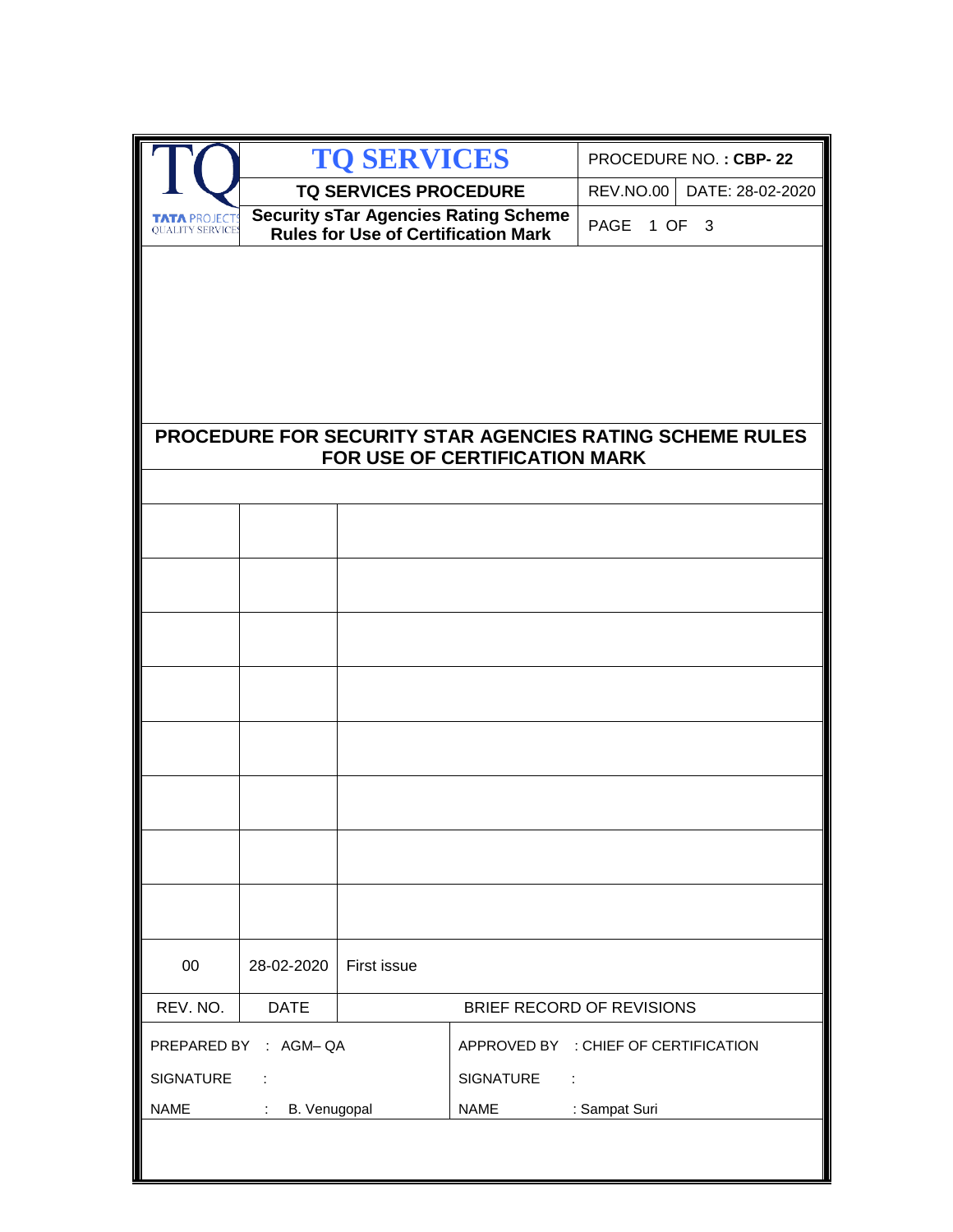|       |                                                                                                                                                                                                                                                                                                                                                                                                                                                                         | <b>TO SERVICES</b>                                                                                                                                                                                                                                                                                                                                                                                                                     | PROCEDURE NO.: CBP-22 |                 |  |
|-------|-------------------------------------------------------------------------------------------------------------------------------------------------------------------------------------------------------------------------------------------------------------------------------------------------------------------------------------------------------------------------------------------------------------------------------------------------------------------------|----------------------------------------------------------------------------------------------------------------------------------------------------------------------------------------------------------------------------------------------------------------------------------------------------------------------------------------------------------------------------------------------------------------------------------------|-----------------------|-----------------|--|
|       |                                                                                                                                                                                                                                                                                                                                                                                                                                                                         | <b>TQ SERVICES PROCEDURE</b>                                                                                                                                                                                                                                                                                                                                                                                                           | REV.NO.00             | DATE:28-02-2020 |  |
|       |                                                                                                                                                                                                                                                                                                                                                                                                                                                                         | <b>Security sTar Agencies Rating Scheme</b><br><b>Rules for Use of Certification Mark</b>                                                                                                                                                                                                                                                                                                                                              | <b>PAGE</b><br>2      | OF<br>9         |  |
| 1.0   |                                                                                                                                                                                                                                                                                                                                                                                                                                                                         | <b>OBJECTIVE</b>                                                                                                                                                                                                                                                                                                                                                                                                                       |                       |                 |  |
|       | To ensure Rules for Use of Certification Mark for Security sTar Agencies Rating<br>Scheme.                                                                                                                                                                                                                                                                                                                                                                              |                                                                                                                                                                                                                                                                                                                                                                                                                                        |                       |                 |  |
| 2.0   | <b>SCOPE</b>                                                                                                                                                                                                                                                                                                                                                                                                                                                            |                                                                                                                                                                                                                                                                                                                                                                                                                                        |                       |                 |  |
| 2.1   |                                                                                                                                                                                                                                                                                                                                                                                                                                                                         | The procedure is applicable to all certified clients.                                                                                                                                                                                                                                                                                                                                                                                  |                       |                 |  |
| 3.0   |                                                                                                                                                                                                                                                                                                                                                                                                                                                                         | <b>RESPONSIBILITY</b>                                                                                                                                                                                                                                                                                                                                                                                                                  |                       |                 |  |
|       |                                                                                                                                                                                                                                                                                                                                                                                                                                                                         | As defined in the procedure.                                                                                                                                                                                                                                                                                                                                                                                                           |                       |                 |  |
| 4.0   |                                                                                                                                                                                                                                                                                                                                                                                                                                                                         | <b>PROCEDURE</b>                                                                                                                                                                                                                                                                                                                                                                                                                       |                       |                 |  |
|       | Rules for Use of the Security sTar Agency Rating Certification Mark/Logo                                                                                                                                                                                                                                                                                                                                                                                                |                                                                                                                                                                                                                                                                                                                                                                                                                                        |                       |                 |  |
| 4.1   |                                                                                                                                                                                                                                                                                                                                                                                                                                                                         | <b>Purpose</b>                                                                                                                                                                                                                                                                                                                                                                                                                         |                       |                 |  |
| 4.1   |                                                                                                                                                                                                                                                                                                                                                                                                                                                                         | Private Security Agencies that have been certified under the STAR Scheme by<br>TQ Services and have entered in to a written contract with QCI, are eligible to use<br>the STAR Scheme Certification Mark/Logo.                                                                                                                                                                                                                         |                       |                 |  |
| 4.2   | This document describes the rules for use of the STAR Scheme Certification<br>Mark/ Logo by the certified Private Security Agencies and the process required to<br>be complied with for enabling the Private Security Agencies to use the<br>Mark/Logo.                                                                                                                                                                                                                 |                                                                                                                                                                                                                                                                                                                                                                                                                                        |                       |                 |  |
| 4.3   | The STAR Scheme Certification Mark is a protected mark owned by QCI, the<br>scheme owner of the Security sTar Agency Rating Scheme (STARS), indicating<br>that the processes of the relevant Private Security Agency are in conformity with<br>specified criteria under the scheme. The "Mark" is also commonly known as a<br>"Logo", however for the sake of aligning it with the international requirements the<br>same will henceforth be referred to as the "Mark". |                                                                                                                                                                                                                                                                                                                                                                                                                                        |                       |                 |  |
| 4.2.  | <b>Scope</b>                                                                                                                                                                                                                                                                                                                                                                                                                                                            |                                                                                                                                                                                                                                                                                                                                                                                                                                        |                       |                 |  |
| 4.2.1 |                                                                                                                                                                                                                                                                                                                                                                                                                                                                         | The STAR Scheme specifies seven levels of certifications:                                                                                                                                                                                                                                                                                                                                                                              |                       |                 |  |
|       |                                                                                                                                                                                                                                                                                                                                                                                                                                                                         | Level 1 - One Star<br><b>Meeting Compliance Requirements</b><br>Level 2 - Two Star<br><b>Established Compliance Management</b><br>Level $3 -$ Three Star $-$<br><b>Consistent Operations</b><br>Level 4 - Four Star<br><b>Sustained Performance</b><br>Level 5 - Five Star<br><b>Assured Quality</b><br>Level 6 – Six Star<br><b>Trusted Excellence</b><br><b>Professionally Managed Security Operations</b><br>Level 7 - Seven Star - |                       |                 |  |

Professionally Managed Security Operations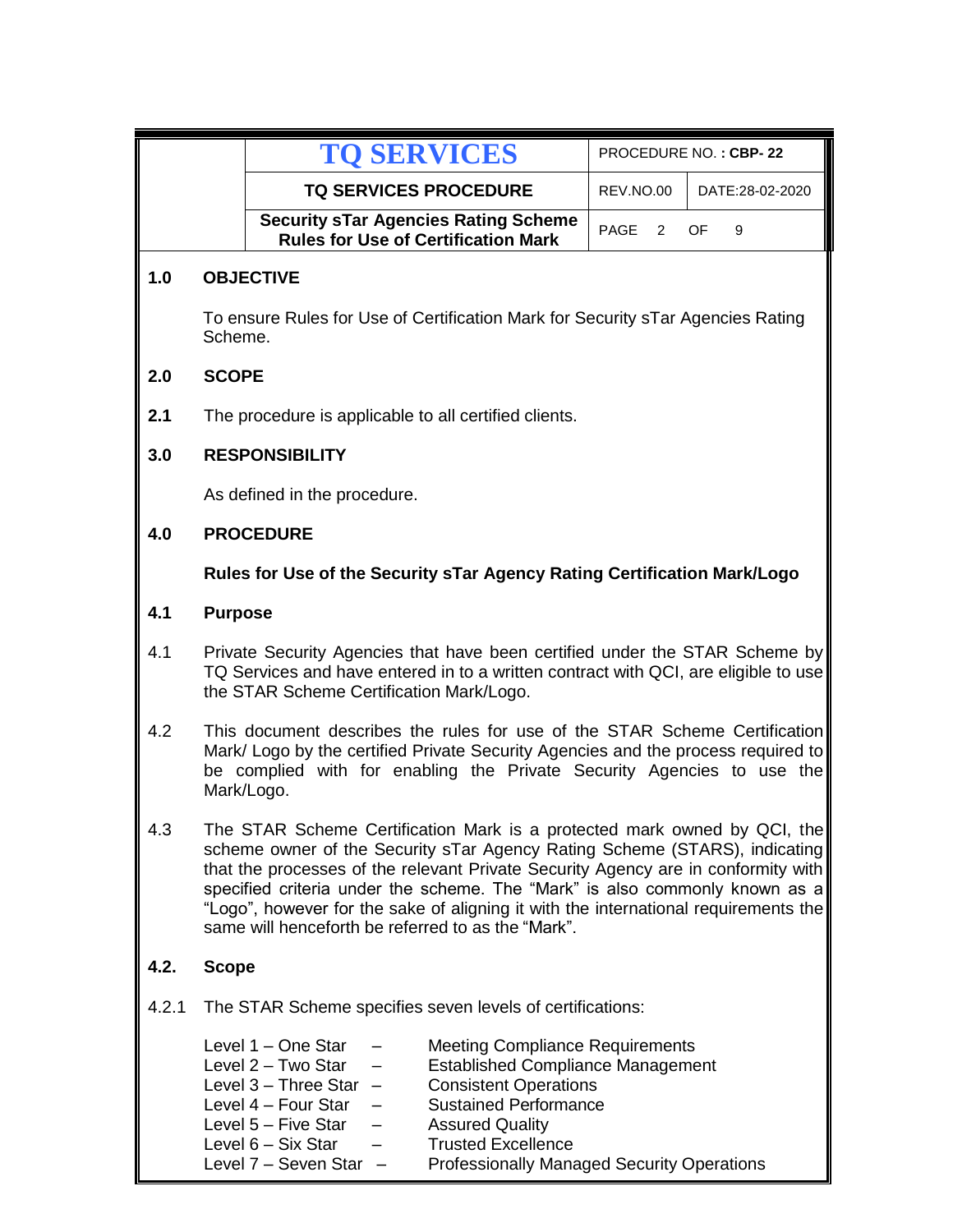|       |                                                                                                                                                                                                                                                                                                                                                                                                                                                                                                       |                                                                                                                                                                                                       | <b>TO SERVICES</b>                                                                        |                                       |                        | PROCEDURE NO.: CBP-22                                                                                                                                    |
|-------|-------------------------------------------------------------------------------------------------------------------------------------------------------------------------------------------------------------------------------------------------------------------------------------------------------------------------------------------------------------------------------------------------------------------------------------------------------------------------------------------------------|-------------------------------------------------------------------------------------------------------------------------------------------------------------------------------------------------------|-------------------------------------------------------------------------------------------|---------------------------------------|------------------------|----------------------------------------------------------------------------------------------------------------------------------------------------------|
|       |                                                                                                                                                                                                                                                                                                                                                                                                                                                                                                       |                                                                                                                                                                                                       | <b>TQ SERVICES PROCEDURE</b>                                                              |                                       | REV.NO.00              | DATE:28-02-2020                                                                                                                                          |
|       |                                                                                                                                                                                                                                                                                                                                                                                                                                                                                                       |                                                                                                                                                                                                       | <b>Security sTar Agencies Rating Scheme</b><br><b>Rules for Use of Certification Mark</b> |                                       | PAGE<br>3 <sup>7</sup> | 9<br>OF.                                                                                                                                                 |
|       | 4.2.2 This document covers requirements for use of the Mark with respect to all the<br>levels.                                                                                                                                                                                                                                                                                                                                                                                                        |                                                                                                                                                                                                       |                                                                                           |                                       |                        |                                                                                                                                                          |
| 4.3   |                                                                                                                                                                                                                                                                                                                                                                                                                                                                                                       |                                                                                                                                                                                                       | <b>Pre-requisites for STAR Scheme Certification Mark</b>                                  |                                       |                        |                                                                                                                                                          |
| 4.3.1 | Private Security Agencies that have been certified under TQ Services, are<br>eligible to use STAR Scheme Certification Mark(s) As per the contract between<br>the Scheme owner (QCI) and TQ Services, the certified Private Security Agencies<br>shall require to formally sign of the contract with QCI for the use of STAR Scheme<br>Certification Mark. Soon after TQ Services, it shall sign the contract with QCI in<br>the prescribed format. This process shall be facilitated by TQ Services. |                                                                                                                                                                                                       |                                                                                           |                                       |                        |                                                                                                                                                          |
| 4.3.2 |                                                                                                                                                                                                                                                                                                                                                                                                                                                                                                       |                                                                                                                                                                                                       | enforceable contract with the certified client.                                           |                                       |                        | TQ Services shall make provision for the same in its system for certification<br>under STAR Scheme and shall make this requirement a part of its legally |
| 4.3.3 |                                                                                                                                                                                                                                                                                                                                                                                                                                                                                                       | The template for the contract that the QCI shall enter with the certified Private<br>Security Agencies for this purpose is enclosed vide Annex 1.                                                     |                                                                                           |                                       |                        |                                                                                                                                                          |
| 4.3.4 |                                                                                                                                                                                                                                                                                                                                                                                                                                                                                                       | The certified Private Security Agencies shall sign a legally enforceable agreement<br>with QCI in the format enclosed at Annex 1, based on which it will be allowed to<br>use the Certification mark. |                                                                                           |                                       |                        |                                                                                                                                                          |
| 4.4.  |                                                                                                                                                                                                                                                                                                                                                                                                                                                                                                       | <b>STAR Scheme Certification Marks and Certificate</b>                                                                                                                                                |                                                                                           |                                       |                        |                                                                                                                                                          |
| 4.4.1 | A Private Security Agency may apply for certification as per any of the seven<br>levels available under the STAR Scheme as detailed in Para 2.1                                                                                                                                                                                                                                                                                                                                                       |                                                                                                                                                                                                       |                                                                                           |                                       |                        |                                                                                                                                                          |
| 4.4.2 | The Certification Marks for the seven options are given below. The Mark may be<br>used as any photographic reduction or enlargement. The colour scheme of the<br>Marks shall be same as described below. Different combination of the colour<br>scheme shall not be used.                                                                                                                                                                                                                             |                                                                                                                                                                                                       |                                                                                           |                                       |                        |                                                                                                                                                          |
|       |                                                                                                                                                                                                                                                                                                                                                                                                                                                                                                       | <b>STar Agencies R</b><br>Level 1                                                                                                                                                                     | <i><b>V sTar Agencies</b></i><br>Level 2                                                  | <i>urity</i> sTar Agencies<br>Level 3 |                        | <i>V sTar Agencies</i><br>Level 4                                                                                                                        |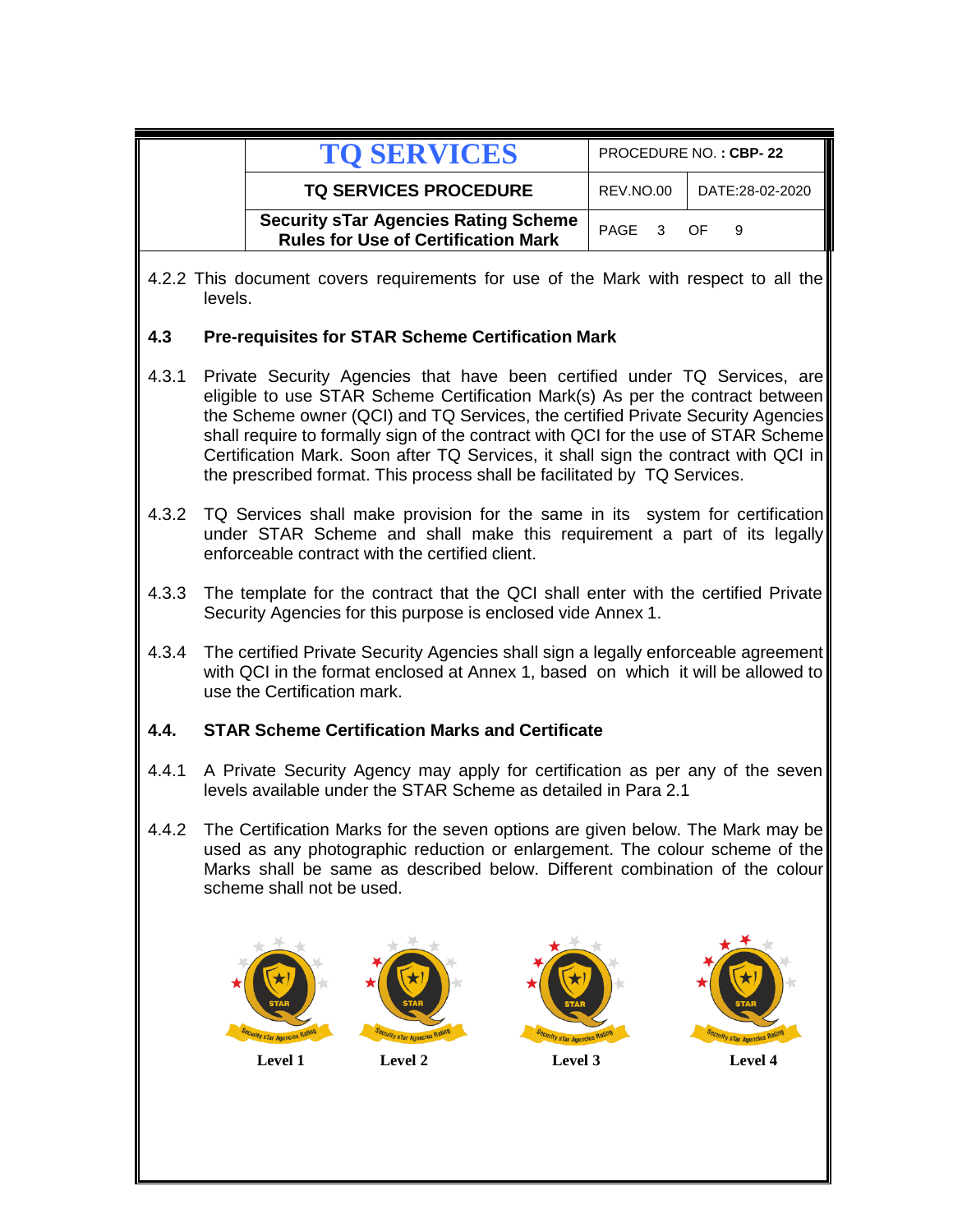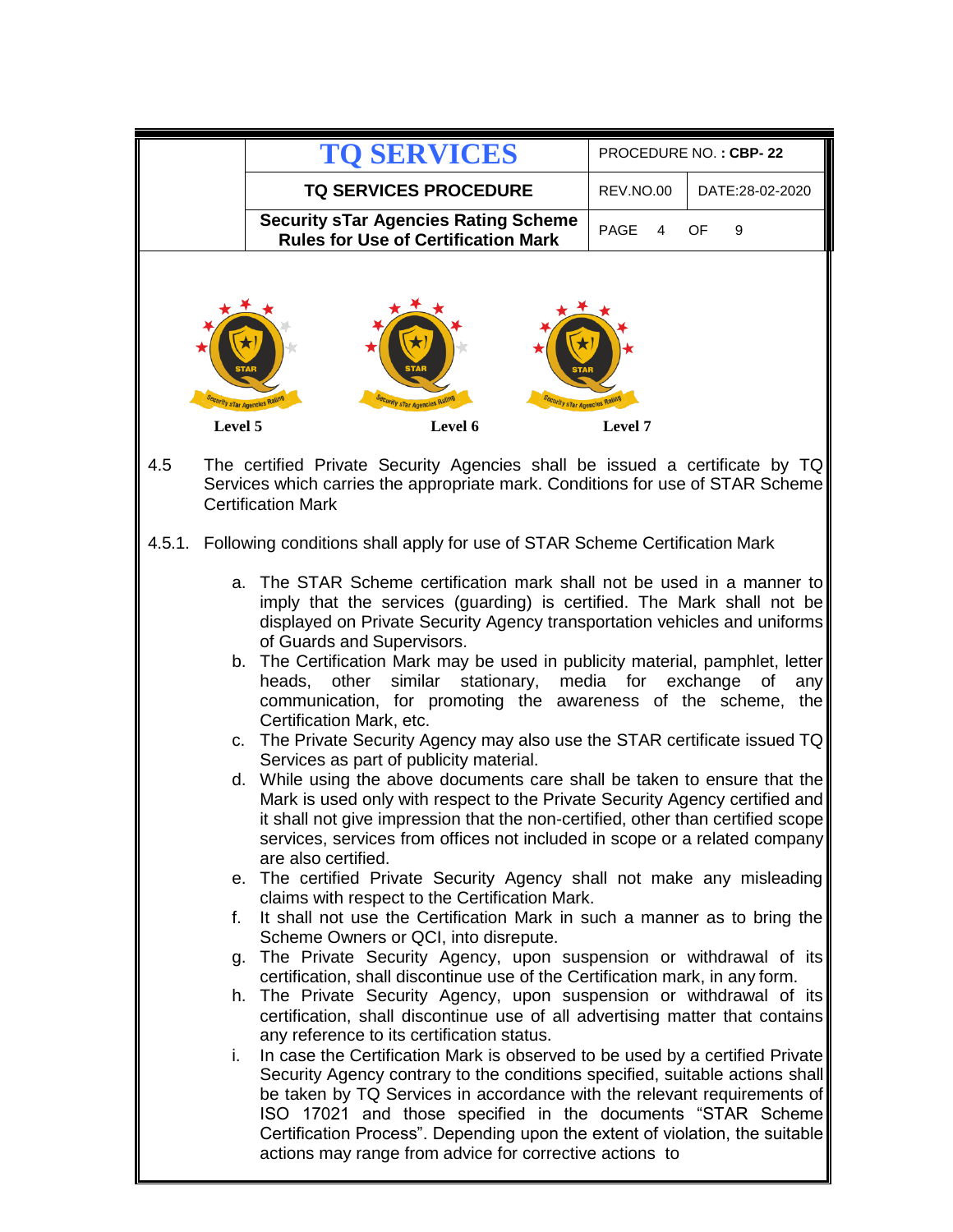|       |                                                                                                                                                                                                                                                                                                                                                                                                                                                                                                                                                                                                                                                                                                                                                                                                                                                                                                                                                                                                                                                                                                                                                                                                                                                                                          | <b>TO SERVICES</b>                                                                                                                                                                                                                                                                                                                                                    |                  | PROCEDURE NO.: CBP-22 |
|-------|------------------------------------------------------------------------------------------------------------------------------------------------------------------------------------------------------------------------------------------------------------------------------------------------------------------------------------------------------------------------------------------------------------------------------------------------------------------------------------------------------------------------------------------------------------------------------------------------------------------------------------------------------------------------------------------------------------------------------------------------------------------------------------------------------------------------------------------------------------------------------------------------------------------------------------------------------------------------------------------------------------------------------------------------------------------------------------------------------------------------------------------------------------------------------------------------------------------------------------------------------------------------------------------|-----------------------------------------------------------------------------------------------------------------------------------------------------------------------------------------------------------------------------------------------------------------------------------------------------------------------------------------------------------------------|------------------|-----------------------|
|       |                                                                                                                                                                                                                                                                                                                                                                                                                                                                                                                                                                                                                                                                                                                                                                                                                                                                                                                                                                                                                                                                                                                                                                                                                                                                                          | <b>TQ SERVICES PROCEDURE</b>                                                                                                                                                                                                                                                                                                                                          | REV.NO.00        | DATE:28-02-2020       |
|       |                                                                                                                                                                                                                                                                                                                                                                                                                                                                                                                                                                                                                                                                                                                                                                                                                                                                                                                                                                                                                                                                                                                                                                                                                                                                                          | <b>Security sTar Agencies Rating Scheme</b><br><b>Rules for Use of Certification Mark</b>                                                                                                                                                                                                                                                                             | <b>PAGE</b><br>5 | <b>OF</b><br>9        |
|       | withdrawal of certification especially in situations of repeated violations. In<br>case the certified Private Security Agency does not take suitable action to<br>address the wrong use of the Certification Mark, TQ Services may<br>suspend/withdraw the certification.<br>If a certified Private Security Agency's certification is suspended; its<br>j.<br>certificate cancelled, withdrawn or discontinued, it is the certified Private<br>Security Agency's responsibility to discontinue the use of the Certification<br>Mark from the date from which the certificate stands suspended,<br>cancelled, and withdrawn or discontinuation comes into force. TQ<br>Services that have certified the Private Security Agency needs to ensure<br>compliance as stated above. The certified Private Security Agency shall<br>sign a legally enforceable agreement with TQ Services, on behalf of QCI<br>whereby it is allowed to use the Certification mark after agreeing to all the<br>relevant conditions as described in this document.<br>k. The certified Private Security Agency shall pay an annual fee to QCI, for<br>the use of STAR Scheme Certification Mark as prescribed from time to<br>time. This payment shall be made to TQ Services for onward submission<br>to QCI. |                                                                                                                                                                                                                                                                                                                                                                       |                  |                       |
| 4.6   | <b>Agency</b>                                                                                                                                                                                                                                                                                                                                                                                                                                                                                                                                                                                                                                                                                                                                                                                                                                                                                                                                                                                                                                                                                                                                                                                                                                                                            | Process for signing of contract between QCI and the Certified PSA Security                                                                                                                                                                                                                                                                                            |                  |                       |
| 4.6.1 |                                                                                                                                                                                                                                                                                                                                                                                                                                                                                                                                                                                                                                                                                                                                                                                                                                                                                                                                                                                                                                                                                                                                                                                                                                                                                          | Once the Private Security Agency is certified by TQ Services then the TQ<br>Services shall require the certified Private Security Agency to fill up in duplicate<br>the contract form, template for which is enclosed in Annex 1 to this document.                                                                                                                    |                  |                       |
| 4.6.2 | TQ Services shall forward the filled contract form to QCI, for the purpose of<br>signing and completing the contract formalities. Along with the contract form, TQ<br>Services shall also forward the details of the certified Private Security Agency,<br>covering as a minimum the following information:                                                                                                                                                                                                                                                                                                                                                                                                                                                                                                                                                                                                                                                                                                                                                                                                                                                                                                                                                                              |                                                                                                                                                                                                                                                                                                                                                                       |                  |                       |
|       | C.                                                                                                                                                                                                                                                                                                                                                                                                                                                                                                                                                                                                                                                                                                                                                                                                                                                                                                                                                                                                                                                                                                                                                                                                                                                                                       | a. Name and address of the certified Private Security Agency.<br>b. Legal entity Status (with evidence).<br>Names of the top management/ownership details.<br>d. Details of the Certification granted - level, number, validity, etc.<br>e. Any other significant detail as considered relevant.                                                                      |                  |                       |
|       |                                                                                                                                                                                                                                                                                                                                                                                                                                                                                                                                                                                                                                                                                                                                                                                                                                                                                                                                                                                                                                                                                                                                                                                                                                                                                          | TQ Services shall also forward the copy of the draft certification document it<br>intends to issue to the Private Security Agency.                                                                                                                                                                                                                                    |                  |                       |
| 4.6.3 |                                                                                                                                                                                                                                                                                                                                                                                                                                                                                                                                                                                                                                                                                                                                                                                                                                                                                                                                                                                                                                                                                                                                                                                                                                                                                          | Upon receiving the signed contract form from QCI, TQ Services shall issue the<br>certificate, inform the certified Private Security Agency regarding permission to<br>start using the STAR Scheme Certification Mark and also forward the signed<br>contract form to them. The certification validity shall commence from the day the<br>contract with QCI is signed. |                  |                       |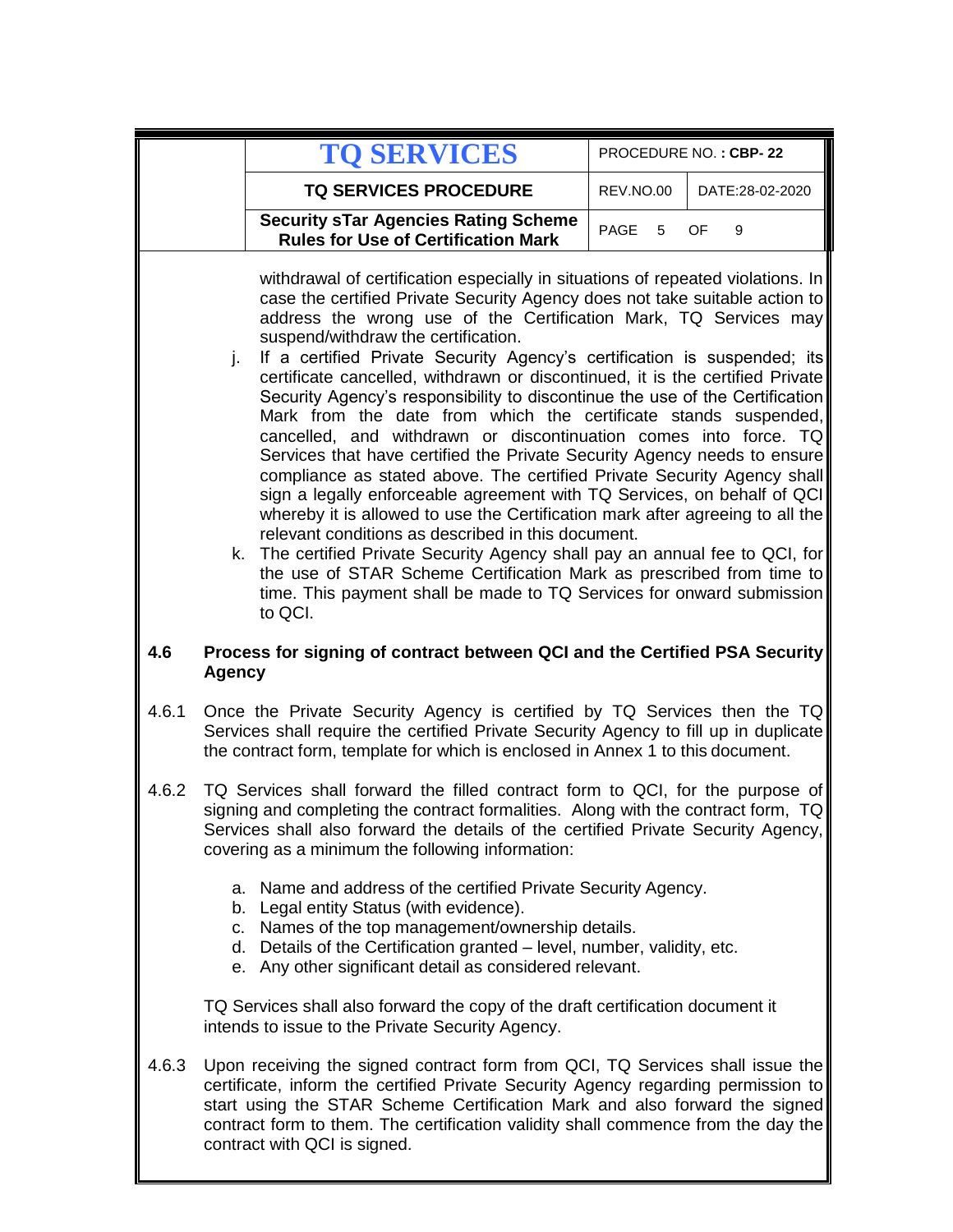|       | <b>TO SERVICES</b>                                                                                                                                                                                               | PROCEDURE NO.: CBP-22 |                 |
|-------|------------------------------------------------------------------------------------------------------------------------------------------------------------------------------------------------------------------|-----------------------|-----------------|
|       | <b>TQ SERVICES PROCEDURE</b>                                                                                                                                                                                     | REV.NO.00             | DATE:28-02-2020 |
|       | <b>Security sTar Agencies Rating Scheme</b><br><b>Rules for Use of Certification Mark</b>                                                                                                                        | PAGE<br>6             | OF<br>9         |
| 4.6.4 | TQ Services shall also make provision for collecting on behalf of QCI, the annual<br>fee for use of STAR Scheme Certification Mark from the certified Private Security<br>Agency and forwarding the same to QCI. |                       |                 |
| 4.6.5 | TQ Services shall also make provision for informing QCI, about any changes in<br>the certification status, like suspension, withdrawal, etc.                                                                     |                       |                 |
| 4.6.6 | The contract between QCI and the certified agency shall be valid as long as the<br>agency holds valid certification under the STAR Scheme or unless otherwise<br>advised to do so.                               |                       |                 |
|       |                                                                                                                                                                                                                  |                       |                 |
|       |                                                                                                                                                                                                                  |                       |                 |
|       |                                                                                                                                                                                                                  |                       |                 |
|       |                                                                                                                                                                                                                  |                       |                 |
|       |                                                                                                                                                                                                                  |                       |                 |
|       |                                                                                                                                                                                                                  |                       |                 |
|       |                                                                                                                                                                                                                  |                       |                 |
|       |                                                                                                                                                                                                                  |                       |                 |
|       |                                                                                                                                                                                                                  |                       |                 |
|       |                                                                                                                                                                                                                  |                       |                 |
|       |                                                                                                                                                                                                                  |                       |                 |
|       |                                                                                                                                                                                                                  |                       |                 |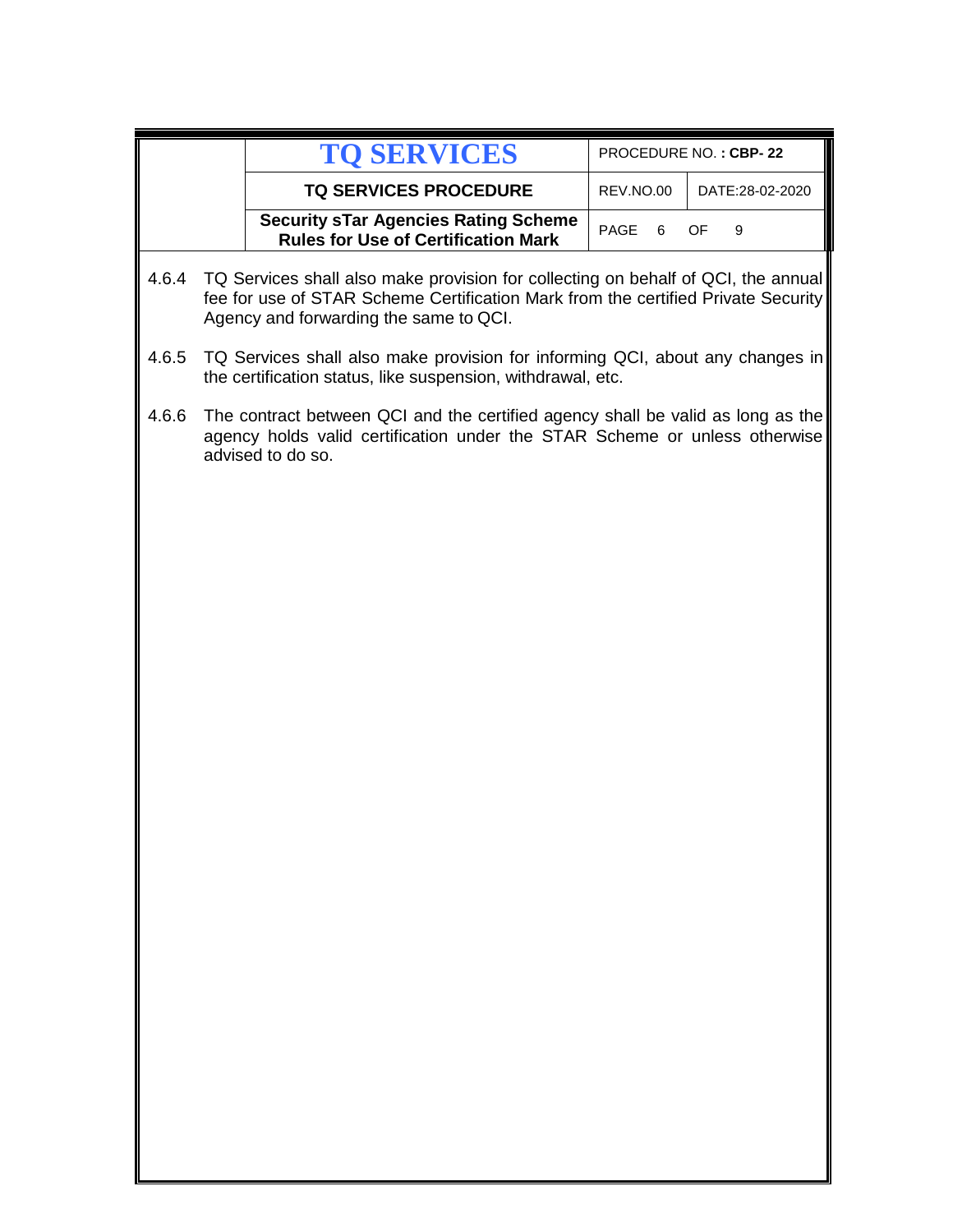| <b>TO SERVICES</b>                                                                        |           | PROCEDURE NO.: CBP-22 |
|-------------------------------------------------------------------------------------------|-----------|-----------------------|
| <b>TQ SERVICES PROCEDURE</b>                                                              | REV.NO.00 | DATE:28-02-2020       |
| <b>Security sTar Agencies Rating Scheme</b><br><b>Rules for Use of Certification Mark</b> | PAGE 7 OF |                       |

Annex 1

Template for the contract between the TQ Services and the certified Private Security Agency for use of STAR Scheme Certification Mark

## **AGREEMENT FOR USE OF SECURITY STAR AGENCY RATING SCHEME CERTIFICATION MARK**

M/s\_\_\_\_\_\_\_\_\_\_\_\_\_\_\_\_\_\_\_\_\_\_\_\_\_\_\_\_\_\_(hereinafter referred to as applicant) situated at-------------------------------------- has applied to M/s. Quality Council Of India, 2nd Floor, Institution of Engineers Building, 2, Bahadur Shah Zafar Marg, New Delhi - 110002, India (hereinafter referred to as QCI), for permission to use STAR Scheme Certification Mark for the offices for which it has received certification from the (TQ Services, A Division of Tata Projects Limited) approved by QCI under the Security sTar Agency Rating Scheme (hereinafter referred to as the Scheme) owned by the QCI. This agreement is entered in connection with granting of permission to use the certification mark by QCI under the following terms and conditions agreed upon:

## **1. GENERAL CONDITIONS**

- 1.1 The applicant (certified Private Security Agency) agrees to comply at all times with the requirements of the Scheme as applicable presently and as amended from time to time. The applicant shall also agree to pay the Annual fee to QCI, through TQ Services.
- 1.2 The applicant shall agree to comply with conditions of the certification as per its contract with the certification as well as QCI as contained in this contract.
- 1.3 This Scheme aims to certify the management system of the Private Security Agency for their ability to meet customer and applicable statutory requirements and does not certify Security Services as a service itself since the requirements for Security Services shall vary with customer needs. In view of this no applicant shall make any service related certification claims. The Mark shall not be displayed on transportation vehicles and uniforms.
- 1.4 The applicant may use the Certification Mark in publicity material, pamphlet, letter heads, other similar stationary; media for exchange of any communication, for promoting the awareness of the scheme, the Certification Mark, etc. The applicant may also use the STAR Scheme certificate issued by TQ Services as part of publicity material. The applicant, however agrees to take care, while using the above documents to ensure that the Mark is used only with respect to the Private Security Agency certified and it shall not give impression that the noncertified, other than certified scope services, services from offices not included in scope or a related company are also certified.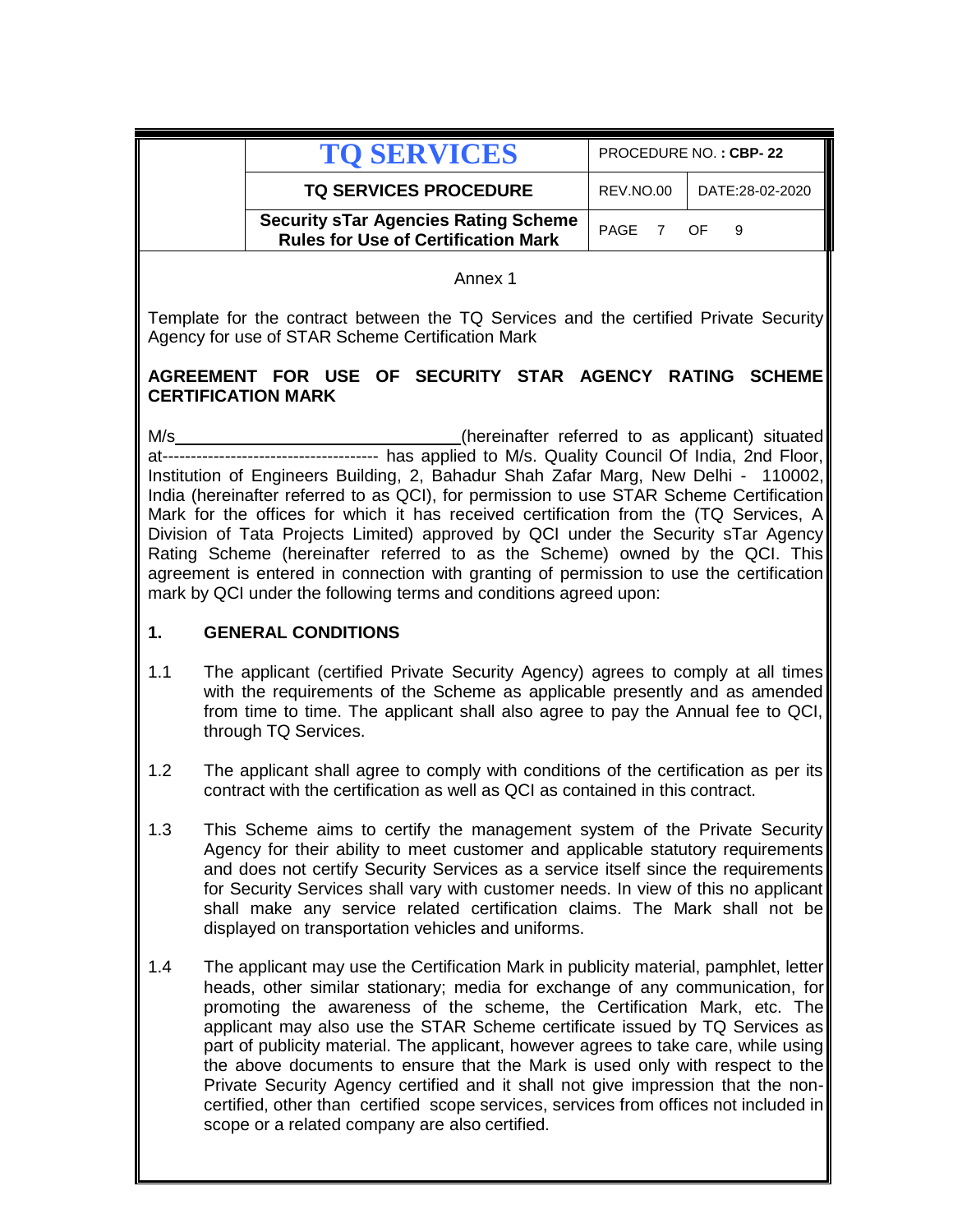|            |                                                                                                                                                                                                                                                                                                                                                                                                   | <b>TO SERVICES</b>                                                                                                                                                                                                                                                                                                                                                    | PROCEDURE NO.: CBP-22 |                 |  |
|------------|---------------------------------------------------------------------------------------------------------------------------------------------------------------------------------------------------------------------------------------------------------------------------------------------------------------------------------------------------------------------------------------------------|-----------------------------------------------------------------------------------------------------------------------------------------------------------------------------------------------------------------------------------------------------------------------------------------------------------------------------------------------------------------------|-----------------------|-----------------|--|
|            |                                                                                                                                                                                                                                                                                                                                                                                                   | <b>TQ SERVICES PROCEDURE</b>                                                                                                                                                                                                                                                                                                                                          | REV.NO.00             | DATE:28-02-2020 |  |
|            |                                                                                                                                                                                                                                                                                                                                                                                                   | <b>Security sTar Agencies Rating Scheme</b><br><b>Rules for Use of Certification Mark</b>                                                                                                                                                                                                                                                                             | PAGE<br>8             | OF<br>9         |  |
| 1.5<br>1.6 | The applicant agrees to use the STAR Scheme Certification Mark only with<br>respect to the Private Security Agency covered under certification granted to it<br>and will continue to comply with the certification criteria.<br>The applicant agrees that he would always fulfil the certification requirements as<br>per the existing Scheme and as modified from time to time and shall use the |                                                                                                                                                                                                                                                                                                                                                                       |                       |                 |  |
|            |                                                                                                                                                                                                                                                                                                                                                                                                   | certification mark only during the validity period of the certificate and when its QCI<br>approval is valid.                                                                                                                                                                                                                                                          |                       |                 |  |
| 1.7        |                                                                                                                                                                                                                                                                                                                                                                                                   | The applicant agrees not to make use of the STAR Scheme Certification Mark or<br>name of QCI which could be misleading or unacceptable to QCI.                                                                                                                                                                                                                        |                       |                 |  |
| 1.8        |                                                                                                                                                                                                                                                                                                                                                                                                   | The applicant agrees to make claims of certification only for offices/locations and<br>scope which are specifically covered under certification.                                                                                                                                                                                                                      |                       |                 |  |
| 1.9        | The applicant agrees not to use the marks in such a manner that would bring QCI<br>or the Scheme into disrepute and/or lose public trust.                                                                                                                                                                                                                                                         |                                                                                                                                                                                                                                                                                                                                                                       |                       |                 |  |
| 1.10       | The applicant agrees to inform QCI in writing of any significant changes in the<br>applicant's name, ownership or location for which the applicant has obtained the<br>certification.                                                                                                                                                                                                             |                                                                                                                                                                                                                                                                                                                                                                       |                       |                 |  |
| 1.11       | The applicant shall inform QCI, without delay, of matters that may affect its ability<br>to conform to the certification requirements.                                                                                                                                                                                                                                                            |                                                                                                                                                                                                                                                                                                                                                                       |                       |                 |  |
| 1.12       | The applicant agrees to provide any information sought by QCI regarding<br>operation of the Scheme by the applicant.                                                                                                                                                                                                                                                                              |                                                                                                                                                                                                                                                                                                                                                                       |                       |                 |  |
| 1.13       |                                                                                                                                                                                                                                                                                                                                                                                                   | The applicant agrees that its name, location and the scope of certification is<br>included in the directory maintained and published by QCI.                                                                                                                                                                                                                          |                       |                 |  |
| 1.14       | The applicant agrees for the conduct of announced/ unannounced/ decoy<br>assessments in order to verify the compliance of the applicant with reference to<br>the use of the Mark as allotted to it and with respect to the complaints received by<br>QCI about the applicant and to pay such charge within the time as communicated<br>by QCI.                                                    |                                                                                                                                                                                                                                                                                                                                                                       |                       |                 |  |
| 1.15       |                                                                                                                                                                                                                                                                                                                                                                                                   | The applicant agrees to discontinue the use of the Certification Mark from the<br>date from which the certificate stands suspended, cancelled, and withdrawn or<br>discontinuation comes into force.                                                                                                                                                                  |                       |                 |  |
| 1.16       |                                                                                                                                                                                                                                                                                                                                                                                                   | Upon suspension or withdrawal/cancellation of its certification, the applicant shall<br>discontinue use of all advertising material referring to the use of certification<br>marks with immediate effect and submit a declaration to this effect to QCI. It shall<br>also refrain from making claim in any form regarding the certification under the<br>STAR scheme. |                       |                 |  |